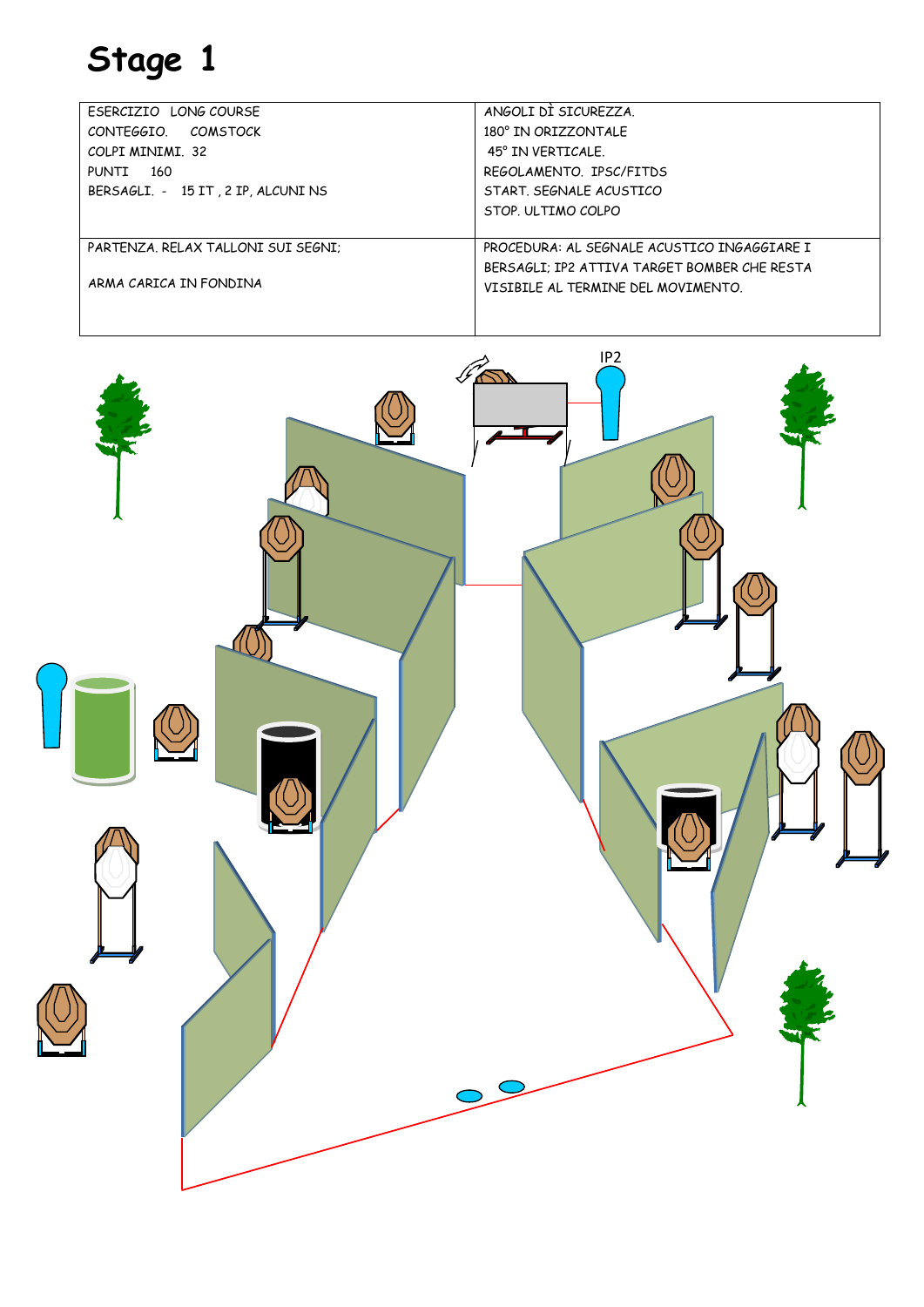| FSFRCIZIO                              | <b>SHORT COURSE</b>                       | ANGOLI DI SICUREZZA.                              |  |
|----------------------------------------|-------------------------------------------|---------------------------------------------------|--|
| CONTEGGIO.                             | <b>COMSTOCK</b>                           | 180° IN ORIZZONTALF                               |  |
| COLPI MINIMI.                          | 12                                        | 45° IN VERTICALE.                                 |  |
| <b>PUNTI</b>                           | 60                                        | REGOLAMENTO. IPSC/FITDS                           |  |
| BERSAGLI. - 5 IT, 1IP, 1IPL, ALCUNI NS |                                           | START, SEGNALE ACUSTICO                           |  |
|                                        |                                           | STOP. ULTIMO COLPO                                |  |
|                                        |                                           |                                                   |  |
| PARTENZA: OVUNQUE NELLA SHOOTING AREA  |                                           | PROCEDURA: AL SEGNALE ACUSTICO INGAGGIARE I       |  |
|                                        |                                           | BERSAGLI: IP1 ATTIVA TARGET CHE RESTA VISIBILE AL |  |
|                                        | ARMA CARICA IN FONDINA COLPO NON CAMERATO | TERMINE DEL MOVIMENTO                             |  |
|                                        |                                           |                                                   |  |

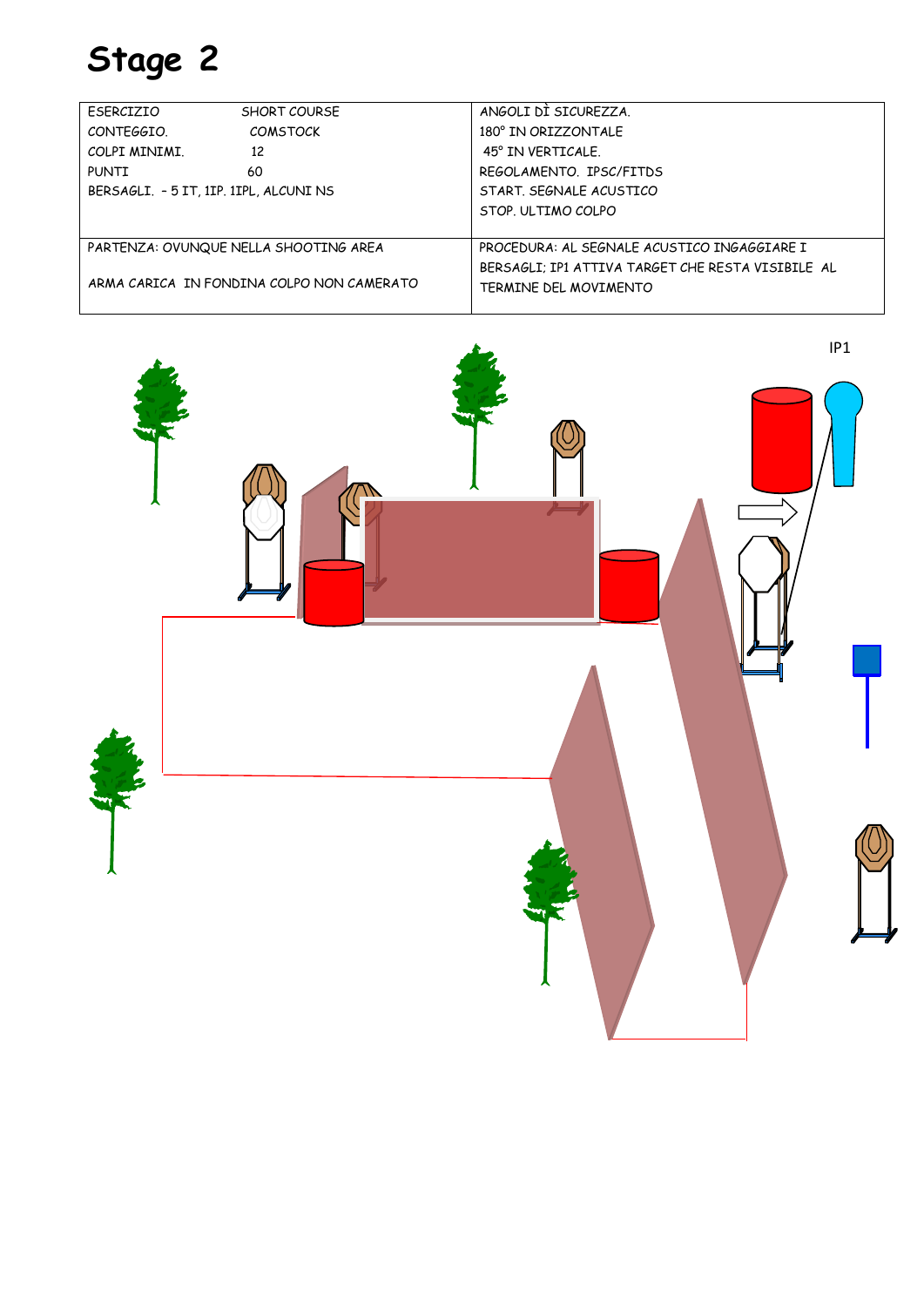| FSFRCIZIO                        | MEDIUM COURSE   | ANGOLI DI SICUREZZA.                               |
|----------------------------------|-----------------|----------------------------------------------------|
| CONTFGGIO.                       | <b>COMSTOCK</b> | 180° IN ORTZZONTALE                                |
| COLPI MINIMI.                    | 23              | 45° IN VERTICALE.                                  |
| PUNTI                            | 115             | REGOLAMENTO IPSC/FITDS                             |
| BERSAGLI, 11 IT, 1IPL, ALCUNI NS |                 | START, SFGNALF ACUSTICO                            |
|                                  |                 | STOP. ULTIMO COLPO                                 |
|                                  |                 |                                                    |
| PARTENZA: MANI SUI SEGNI         |                 | PROCEDURA: AL SEGNALE ACUSTICO INGAGGIARE I        |
| ARMA CARICA IN FONDINA           |                 | BERSAGLI: IPLI ATTIVA IL TARGET CHE RESTA VISIBILE |
|                                  |                 | AL TERMINE DEL MOVIMENTO                           |
|                                  |                 |                                                    |

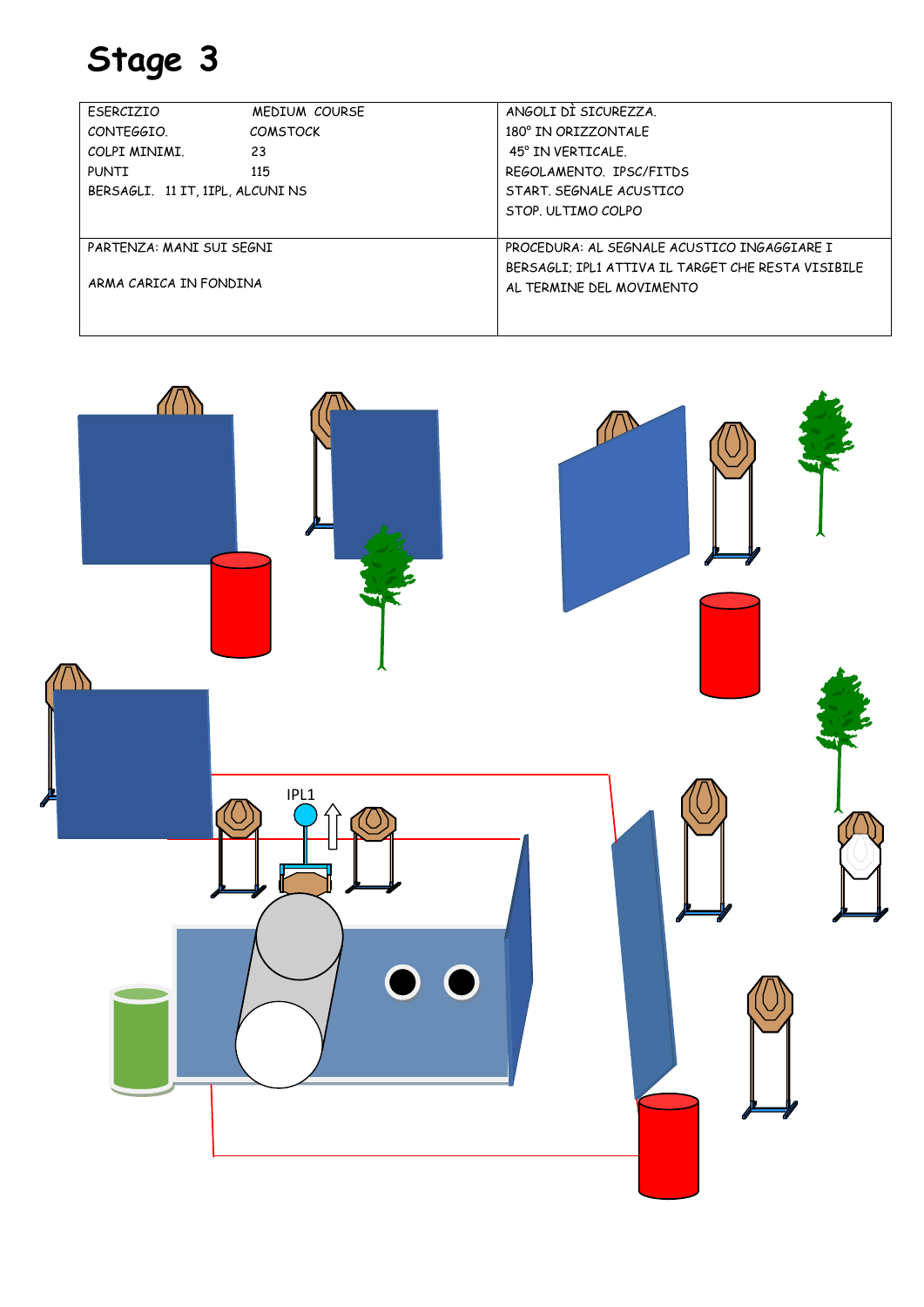| FSFRCIZIO<br>MEDIUM COURSE                        | ANGOLI DI SICUREZZA.                           |
|---------------------------------------------------|------------------------------------------------|
| CONTEGGIO.<br><b>COMSTOCK</b>                     | 180° IN ORIZZONTALF                            |
| COLPI MINIMI. 18                                  | 45° IN VERTICALE.                              |
| PUNTI 90                                          | REGOLAMENTO, IPSC/FITDS                        |
| BERSAGLI. - 7 IT, 3 IP, 1 IPL, ALCUNI NS          | START, SEGNALE ACUSTICO                        |
|                                                   | STOP. ULTIMO COLPO                             |
|                                                   |                                                |
| PARTENZA: OVUNQUE ALL'INTERNO DELLA SHOOTING AREA | PROCEDURA, AL SEGNALE ACUSTICO INGAGGIARE I    |
|                                                   | BERSAGLI: IP1 e IP2ATTIVANO RISPETTIVAMENTE    |
| ARMA CARICA IN FONDINA COLPO NON CAMERATO.        | TARGFT BOBBFR CHF RFSTANO VISIVBILI AL TFRMINF |
|                                                   | DEL MOVIMENTO.                                 |
|                                                   |                                                |

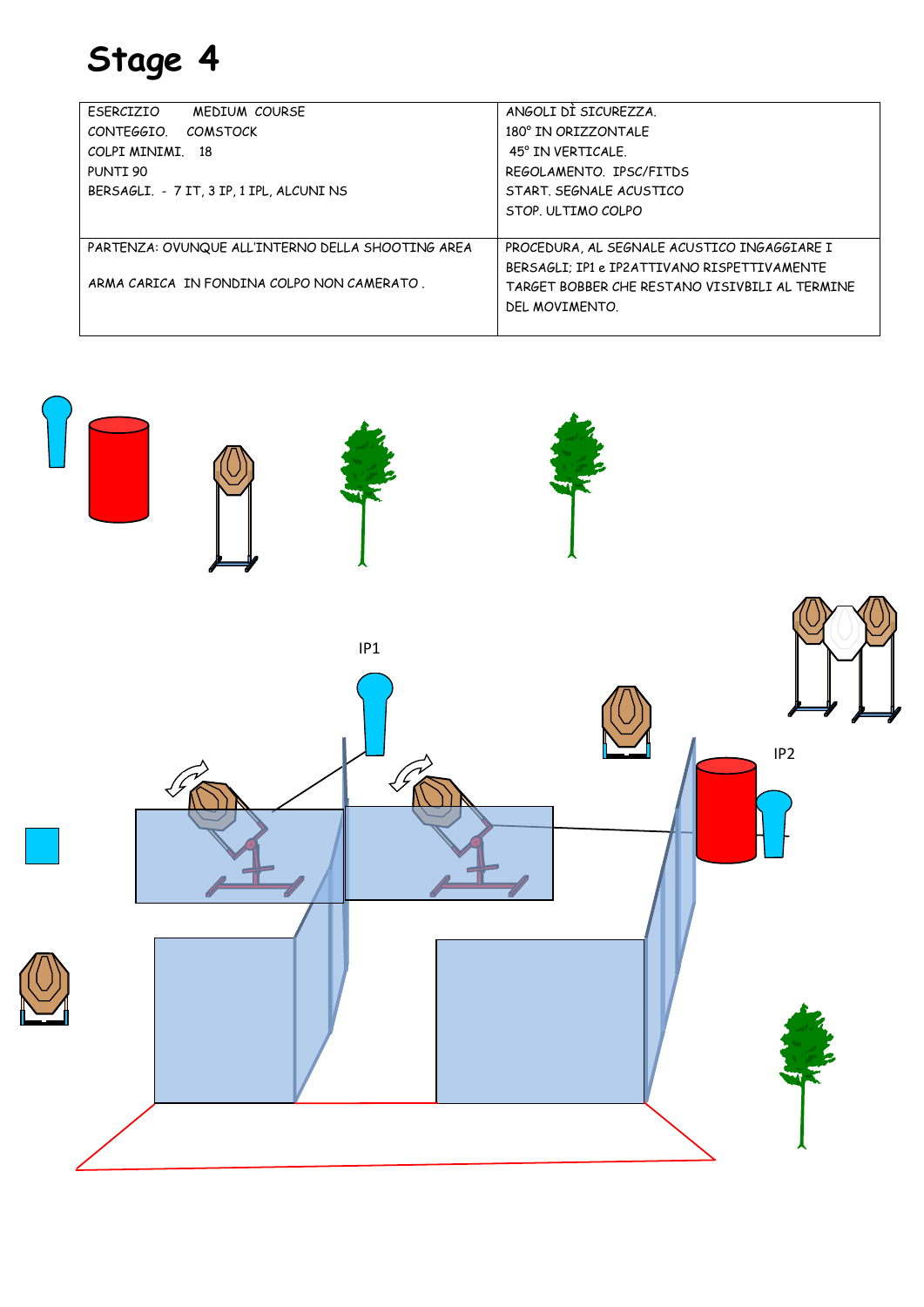| ESERCIZIO SHORT COURSE                        | ANGOLI DI SICURFZZA.                           |
|-----------------------------------------------|------------------------------------------------|
| CONTFGGIO, COMSTOCK                           | 180° IN ORIZZONTALF                            |
| COLPI MINIMI 11                               | 45° IN VERTICALE.                              |
| PUNTI 55                                      | REGOLAMENTO IPSC/FITDS                         |
| BERSAGLI, 4 IT, 2 IP, 1 IMP                   | START, SEGNALE ACUSTICO                        |
|                                               | STOP. ULTIMO COLPO                             |
|                                               |                                                |
| PARTENZA: SEDUTO CON LE MANI SULLE GINOCCHIA  | PROCFDURA: AL SFGNALF ACUSTICO INGAGGIARF I    |
|                                               | BERSAGLI; IP1 ATTIVA TARGET BOBBER, IP2 ATTIVA |
| ARMA SUL TAVOLO CARICA, SENZA COLPO CAMERATO. | TARGFT FLOP CHF RFSTANO FNTRAMBF VISIBILI AL   |
|                                               | TERMINE DEL MOVIMENTO                          |
|                                               |                                                |
|                                               |                                                |

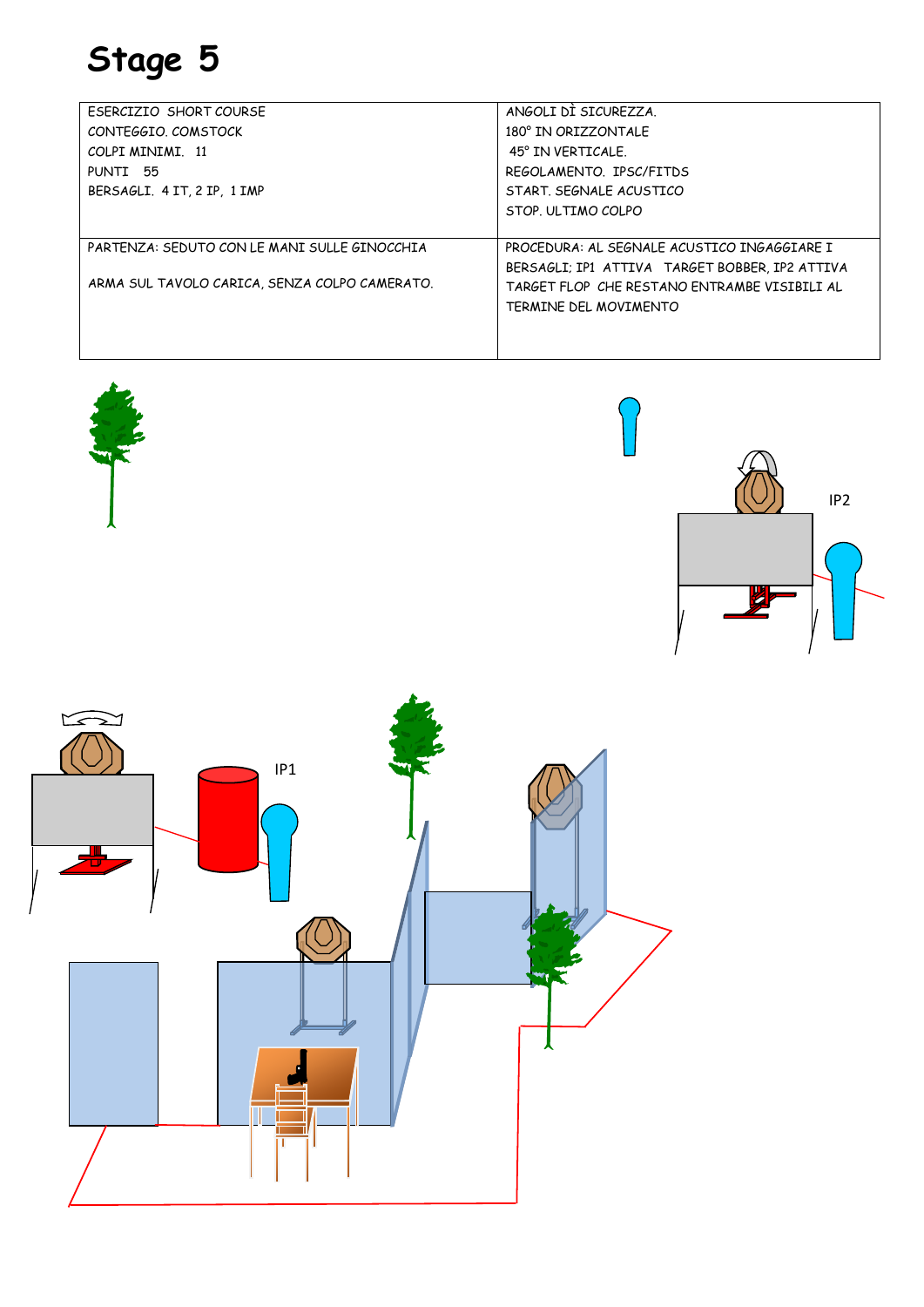IP1

| FSFRCIZIO                                                                              | <b>MEDIUM COURSE</b> | ANGOLI DI SICURFZZA.                            |                    |
|----------------------------------------------------------------------------------------|----------------------|-------------------------------------------------|--------------------|
| CONTEGGIO.                                                                             | COMSTOCK             | 180° IN ORIZZONTALF                             |                    |
| COLPI MINIMI 24                                                                        |                      | 45° IN VERTICALE.                               |                    |
| PUNTI 120                                                                              |                      | REGOLAMENTO. IPSC/FITDS                         |                    |
| BERSAGLI. - 11 IT, 2 IP, ALCUNI NS                                                     |                      | START, SEGNALE ACUSTICO                         | STOP. ULTIMO COLPO |
| PROCEDURA: AL SEGNALE ACUSTICO INGAGGIARE I<br>PARTENZA: TALLONI SUI SEGNI O IN A O B. |                      |                                                 |                    |
|                                                                                        |                      | BERSAGLI:                                       |                    |
| ARMA CARICA IN FONDINA                                                                 |                      |                                                 |                    |
|                                                                                        |                      | IP1 E IP2 ATTIVANO RISPETTIVAMENTE TARGETS      |                    |
|                                                                                        |                      | BOBBER CHE RESTANO ENTRAMBE VISIBILI AL TERMINE |                    |
|                                                                                        |                      | DEL MOVIMENTO.                                  |                    |
|                                                                                        |                      |                                                 |                    |

 $\widehat{\mathbb{O}}$ O

I **A** B

IP2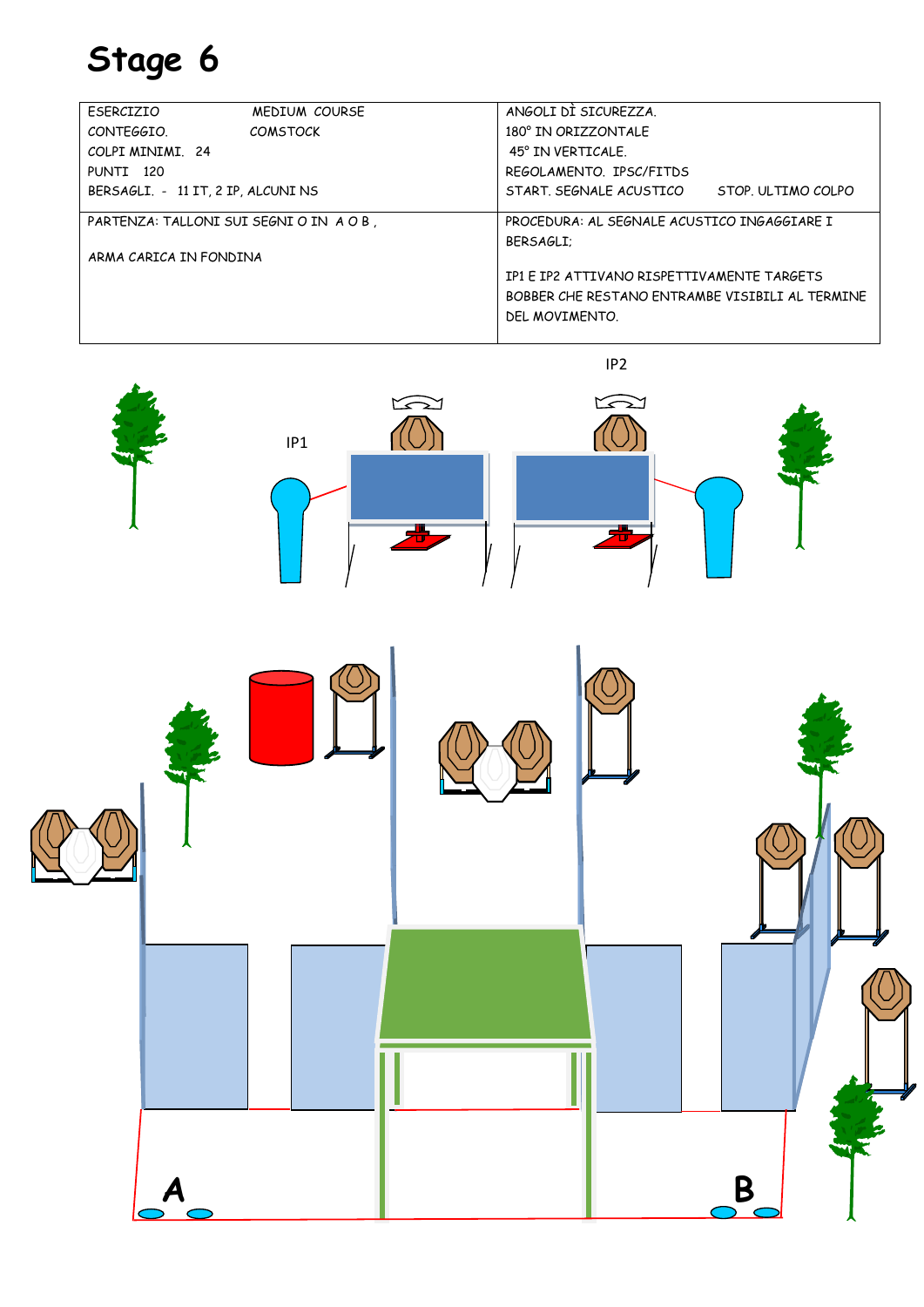| FSFRCIZIO<br><b>SHORT COURSE</b>      | ANGOLI DI SICURFZZA.                           |
|---------------------------------------|------------------------------------------------|
| CONTEGGIO.<br><b>COMSTOCK</b>         | 180° IN ORIZZONTALF                            |
| COLPI MINIMI 12                       | 45° IN VERTICALE.                              |
| <b>PUNTI</b><br>-60                   | REGOLAMENTO, IPSC/FITDS                        |
| DISTANZA.                             | START, SEGNALE ACUSTICO                        |
| BERSAGLI. 5 IT, 1 IP, 1IPL, ALCUNI NS | STOP. ULTIMO COLPO                             |
|                                       |                                                |
| PARTENZA. PUNTE DEI PIEDI SUI SEGNI   | PROCEDURA, AL SEGNALE ACUSTICO INGAGGIARE I    |
|                                       | BERSAGLI; IP1 ATTIVA FLOP TARGET - IPL1 ATTIVA |
| ARMA CARICA IN FONDINA                | MOVER: ENTRAMBE I TARGETS RESTANO VISIBILI AL  |
|                                       | TERMINE DEL MOVIMENTO.                         |
|                                       |                                                |

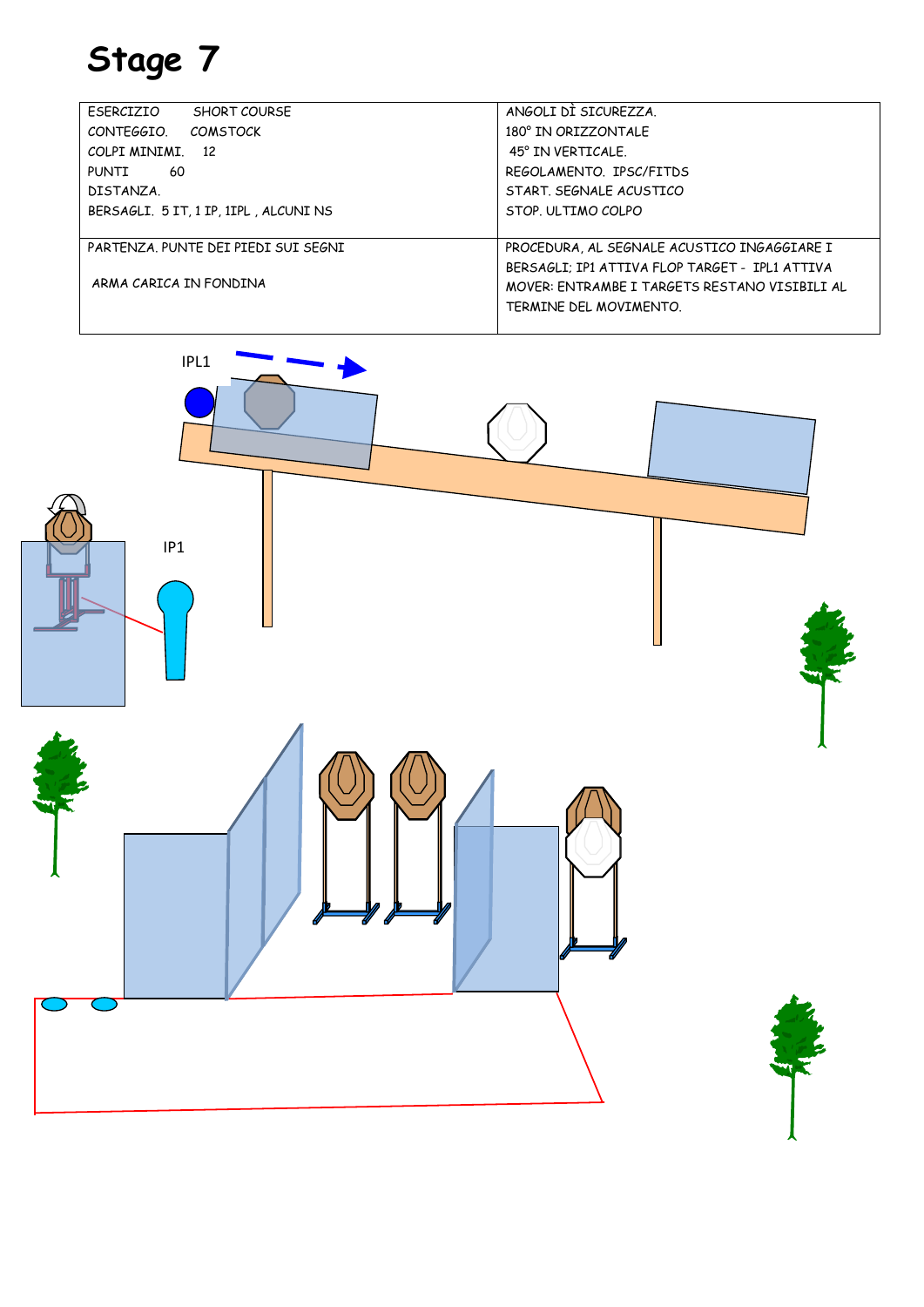| FSFRCIZIO                                          | LONG COURSF                   | ANGOLI DI SICUREZZA.                        |
|----------------------------------------------------|-------------------------------|---------------------------------------------|
| CONTEGGIO.                                         | <b>COMSTOCK</b>               | 180° IN ORIZZONTALE                         |
| COLPI MINIMI.                                      | 32                            | 45° IN VERTICALE.                           |
| PUNTI                                              | 160                           | REGOLAMENTO, IPSC/FITDS                     |
| BFRSAGLI -                                         | 14 IT, 2 PP, 2 IPL, ALCUNI NS | START, SFGNALF ACUSTICO                     |
|                                                    |                               | STOP. ULTIMO COLPO                          |
|                                                    |                               |                                             |
| PARTENZA. OVUNQUE ALL'INTERNO DELLA SHOOTING AREA. |                               | PROCEDURA: AL SEGNALE ACUSTICO INGAGGIARE I |
|                                                    |                               | BFRSAGLI.                                   |
| ARMA CARICA IN FONDINA                             |                               |                                             |
|                                                    |                               |                                             |

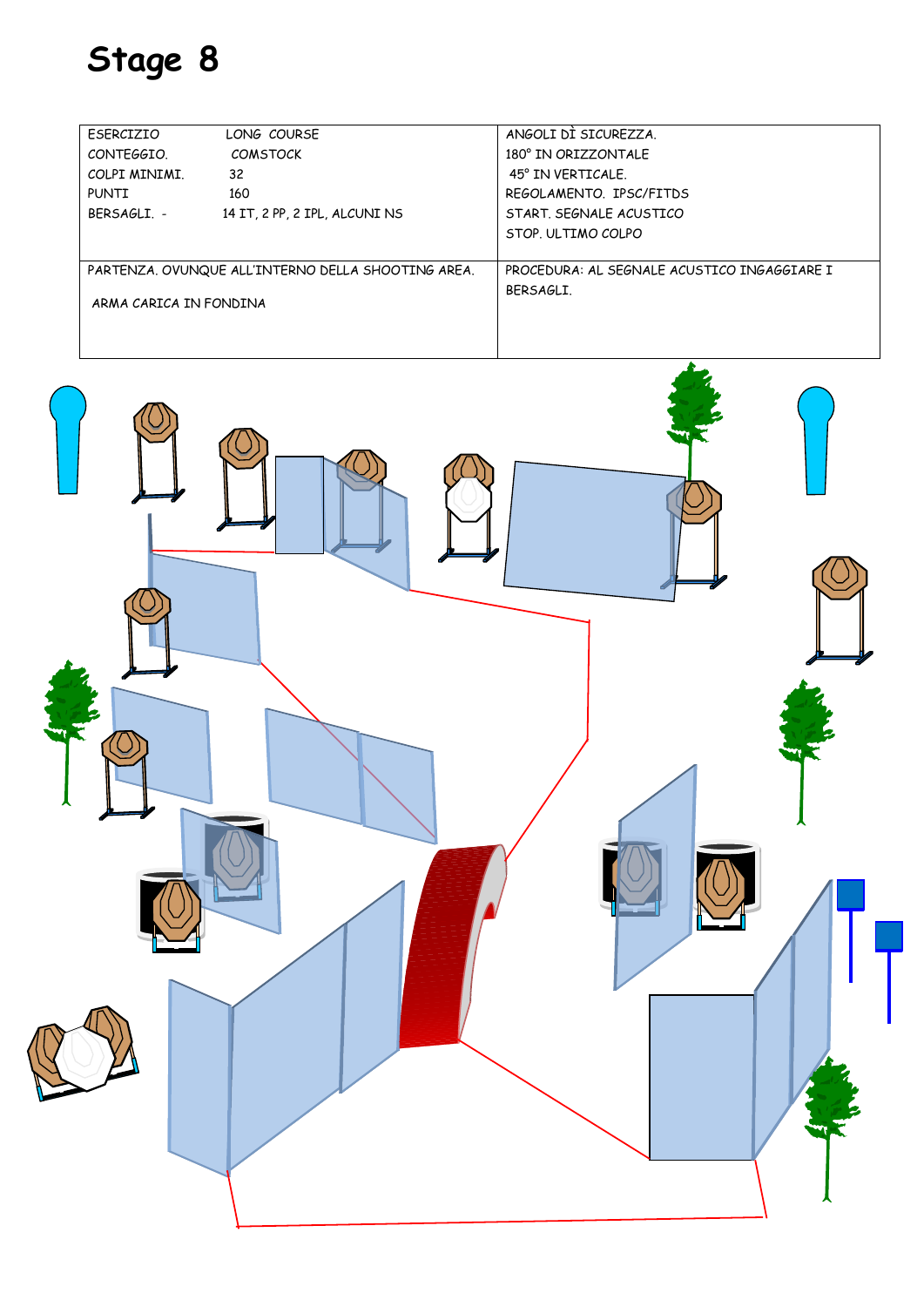| FSFRCIZIO                               | <b>MEDIUM COURSE</b> | ANGOLI DI SICUREZZA.                        |
|-----------------------------------------|----------------------|---------------------------------------------|
| CONTEGGIO.                              | <b>COMSTOCK</b>      | 180° IN ORIZZONTALF                         |
| COLPI MINIMI.                           | 24                   | 45° IN VERTICALE.                           |
| PUNTI                                   | 120                  | REGOLAMENTO, IPSC/FITDS                     |
| BERSAGLI. - 11 IT, 1IP, 1IMP, ALCUNI NS |                      | START, SEGNALE ACUSTICO                     |
|                                         |                      | STOP. ULTIMO COLPO                          |
|                                         |                      |                                             |
| PARTENZA: TALLONI CHE TOCCANO I SEGNI:  |                      | PROCEDURA, AL SEGNALE ACUSTICO INGAGGIARE I |
|                                         |                      | <b>BFRSAGLI</b>                             |
| ARMA CARICA IN FONDINA                  |                      |                                             |